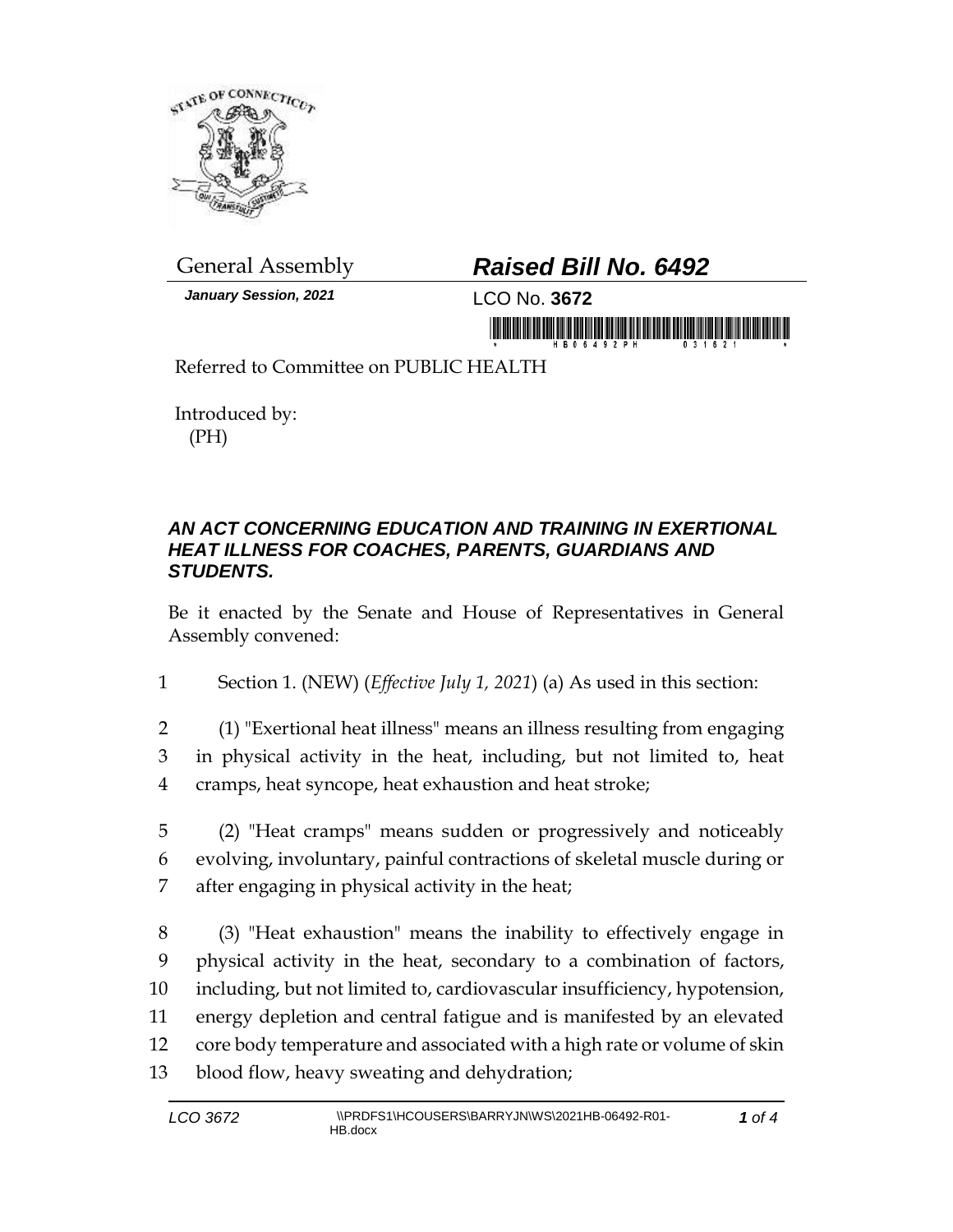(4) "Heat stroke" means a medical emergency characterized by neuropsychiatric impairment and a high core body temperature, typically 105.8° Fahrenheit or above;

 (5) "Heat syncope" means sudden dizziness, feeling faint and fainting experienced after engaging in physical activity in the heat; and

 (6) "Intramural or interscholastic athletics" shall include any activity sponsored by a school or local education agency, as defined in section 10-15f of the general statutes, or an organization sanctioned by the local education agency that involves any athletic contest, practice, scrimmage, competition, demonstration, display or club activity.

 (b) For the school year commencing July 1, 2022, and each school year thereafter, any person who holds or is issued a coaching permit by the State Board of Education and is a coach of intramural or interscholastic athletics shall complete an exertional heat illness awareness education program prior to commencing the coaching assignment for the season of such intramural or interscholastic athletics. Such program shall be developed or approved pursuant to subsection (c) of this section. For the school year commencing July 1, 2022, and each school year thereafter, any person who holds or is issued a coaching permit by the State Board of Education and is a coach of intramural or interscholastic athletics shall annually review the program developed or approved pursuant to subsection (c) of this section, prior to commencing the coaching assignment for the season of such intramural or interscholastic athletics.

 (c) On or before January 1, 2022, the governing authority for intramural and interscholastic athletics, in consultation with an appropriate organization representing licensed athletic trainers, an organization representing sports medical doctors, an organization that researches best practices in managing heat illness, and an organization representing county medical associations, shall develop or approve an exertional heat illness awareness education program for use by local and regional boards of education. Such program shall be published on the State Board of Education's Internet web site and shall include, but need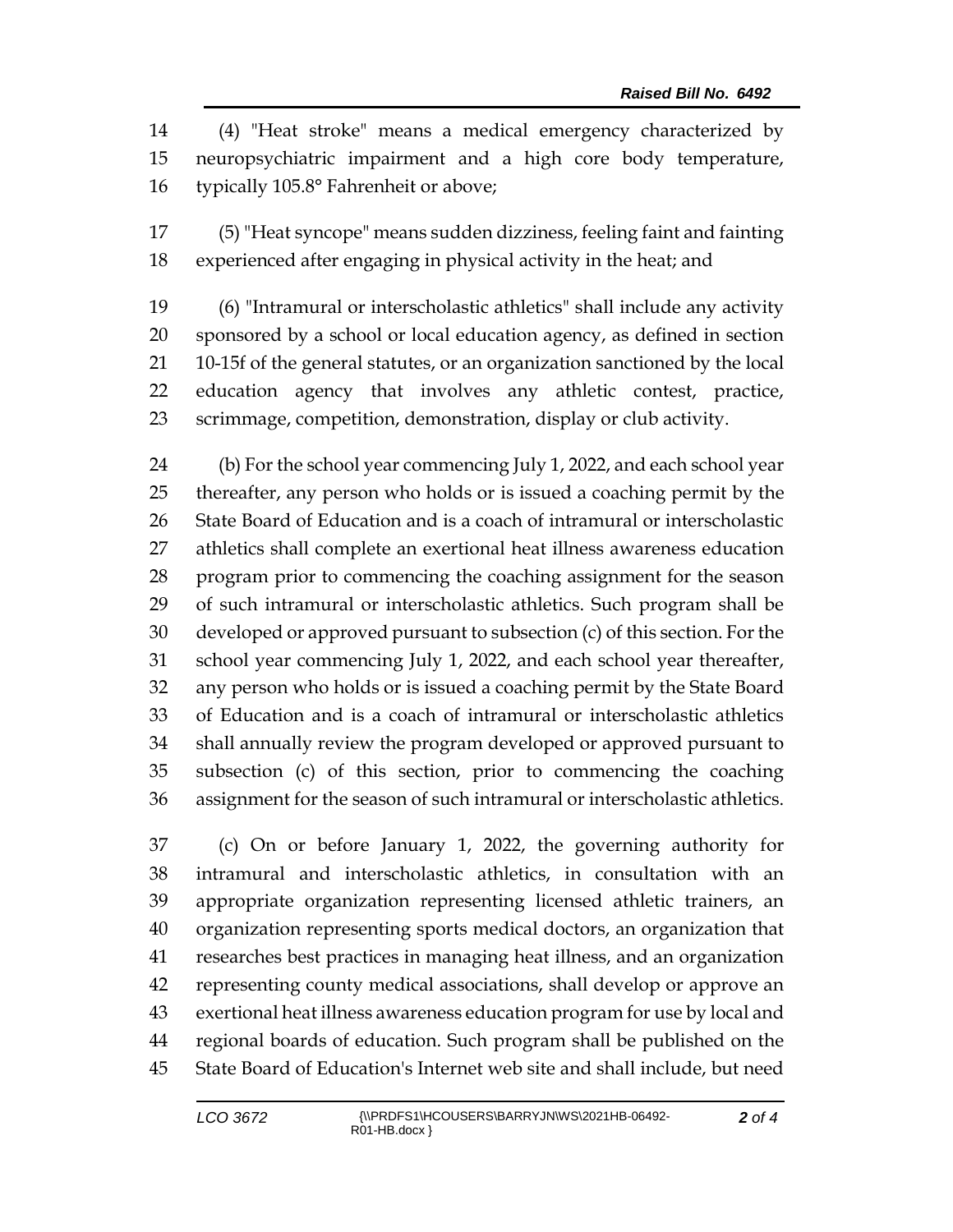not be limited to, (1) the recognition of the symptoms of an exertional heat illness, (2) the means of obtaining proper medical treatment for a person suspected of having an exertional heat illness, and (3) the nature and risk of exertional heat illness, including the danger of continuing to engage in athletic activity after sustaining exertional heat illness and the proper method of allowing a student athlete who has sustained exertional heat illness to return to athletic activity.

 (d) On or before October 1, 2022, and annually thereafter, the governing authority for intramural and interscholastic athletics, in consultation with an appropriate organization representing licensed athletic trainers, an organization representing sports medical doctors, an organization that researches best practices in managing heat illness and an organization representing county medical associations, shall develop or approve annual review materials regarding current and relevant information regarding exertional heat illness for use by local and regional boards of education.

 (e) On or before January 1, 2022, the governing authority for intramural and interscholastic athletics, in consultation with an appropriate organization representing licensed athletic trainers, an organization representing sports medical doctors, an organization that researches best practices in managing heat illness and an organization representing county medical associations, shall develop a model exertional heat illness awareness plan for use by local and regional boards of education. Each local and regional board of education shall implement such plan by utilizing written materials, online training or videos or in-person training that shall address, at a minimum: (1) The recognition of signs or symptoms of exertional heat illness, (2) the means of obtaining proper medical treatment for a person suspected of an exertional heat illness, (3) the nature and risks of exertional heat illness, including the danger of continuing to engage in athletic activity after experiencing exertional heat illness, (4) the proper procedures for allowing a student athlete who has experienced exertional heat illness to return to athletic activity, and (5) best practices in the prevention and